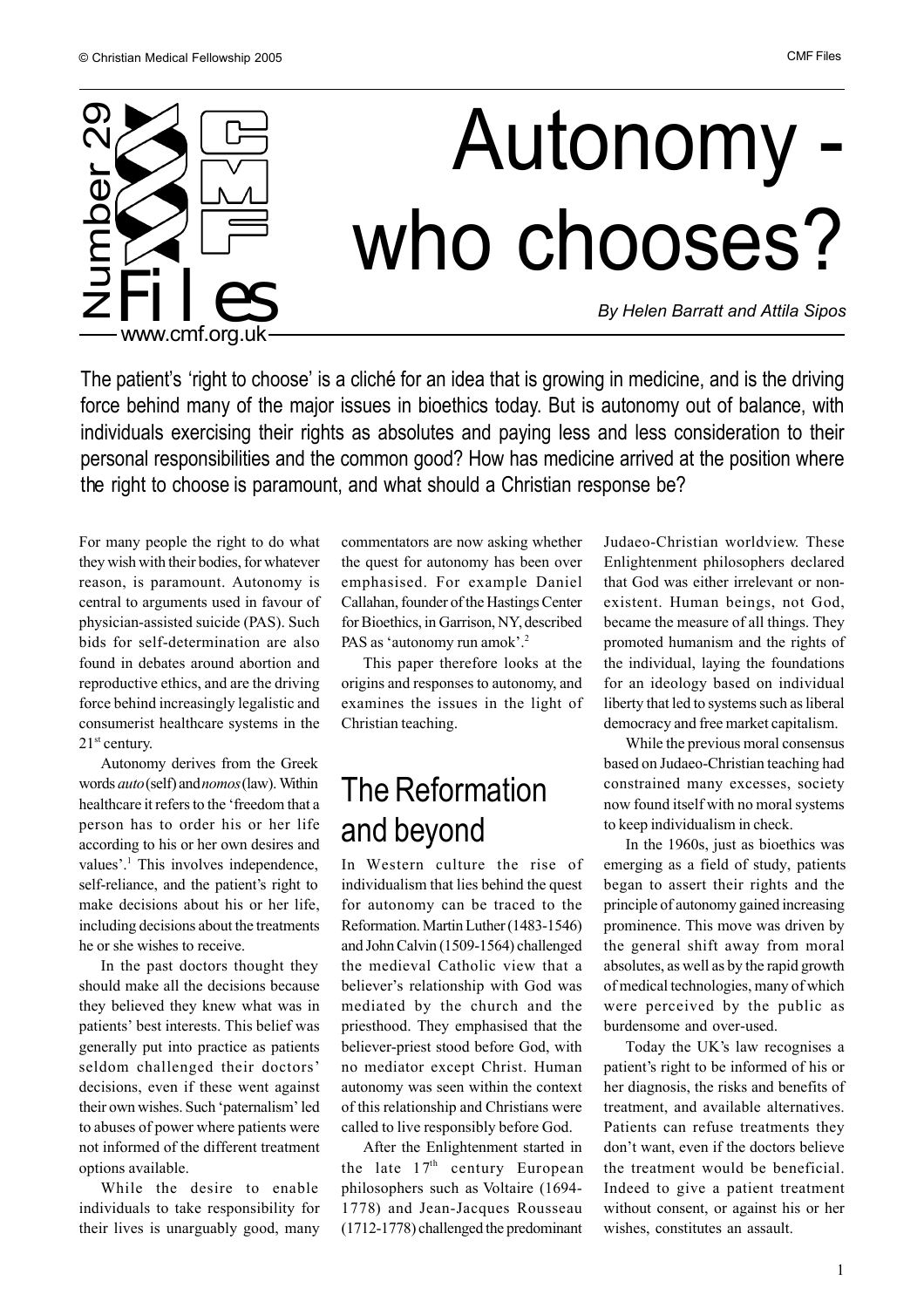# Common morality

Many people regard *Principles of Biomedical Ethics* by the American ethicists Tom Beauchamp and James Childress as the textbook of contemporary Western bioethics. These writers acknowledge our pluralistic society's loss of shared moral values, but propose four principles or rules that they believe can form a common guide in ethical decision-making: Autonomy, Non-maleficence, Beneficence and Justice. Although Beauchamp and Childress regard all four principles as crucial, they emphasise respect for a 'personal rule of the self that is free from both controlling interferences by others and from personal limitations that prevent meaningful choice'.3

Other writers argue that the right to self-determination must take precedence over all other values. For example, John Harris, Professor of Applied Philosophy at the University of Manchester, claims that autonomy is paramount. 'Since it is my life, its value to me consists precisely in doing with it what I choose,' he writes.4 Similarly, American euthanasia campaigner Jack Kevorkian advocates 'absolute personal autonomy' as the sole basis for medical ethics: 'Do and say whatever you want to do and say at any time you want to do or say it, as long as you do not harm or threaten anybody else's person or property.'5

Some people claim that the rise of autonomy-based healthcare ethics heralds a new era of respect for individuals. Others including many evangelical Christians, are less sure. American professor of systematic theology John Frame goes so far as to say, 'The word autonomy should be rejected, since it almost invariably connotes lawlessness, which is the opposite of man's responsibility to God.'6

## **Multiple** autonomies

One problem when discussing autonomy is that the word means different things to different people. For Beauchamp and Childress autonomy is 'not a univocal concept',7 but for Kevorkian it must take precedence. For Frame autonomy equates to anarchy.

An American professor of Christian ethics J Alan Branch helpfully proposes three classifications of autonomy, and they can each be considered in the light of a biblical worldview.

## Partial moral autonomy

Branch describes partial moral autonomy as 'the right of each person to choose his or her own course of action within boundaries of accepted standards and norms'.8 This it is not absolute freedom without restriction, but it asserts and protects the patient's right to choose.

Partial moral autonomy assumes that certain actions are wrong and thus should be prohibited, not just for the sake of the individual, but for the good of the whole community. So for example, doctors do not allow people with Severe Acute Respiratory Syndrome (SARS) to wander around, despite the fact that they may want to do so. They are kept in quarantine for the greater public protection. Their autonomy is restricted.

Autonomy operating within the context of Beauchamp and Childress' four principles is an example of partial moral autonomy. Although autonomy is essential, it must be balanced with the other three principles. Adopting these principles could form a 'common morality', a set of moral rules that all members of society can subscribe to, regardless of their personal beliefs, thus providing a source of consensus.

This notion of autonomy within limits fits well with Christian teaching. The first chapters of Genesis set out the nature of relationships between God and his creation. Human beings are said to be made in God's image.9 The way God intended humanity to live as his image in the world can be seen in Genesis 2:15-17. To start with, humans were given a vocation to tend and care for the garden. They were then given permission to make use of what was in the garden. This vocation and permission, however, needed to be acted out in the framework of moral responsibility that sought God as its reference point. A key aspect of what it is to be human therefore is the ability to make moral choices, and the first choice is deciding where to seek guidance in this decisionmaking. In the New Testament, Jesus makes it clear to a rich young ruler that human freedom even extends to the ability to make poor choices.10

Autonomy within healthcare affirms our God-given right to choose and exercise free will. However, the challenge is to make choices within God-given boundaries. Freedom to choose is real and biblical, but it shouldn't be seen as the key to morals. A tension will always exist between freedom, accountability and responsibility.

Throughout the Bible, and to the present day, God in his wisdom gives people various alternatives to choose from and the free will to select. Our Godgiven ability and right to exercise free will is only appropriately used when we seek to live under the rule of the Creator.

## Civil autonomy

For Branch, civil autonomy is an individual's right to be free from pressure or coercion when making a decision.

One means of exercising civil autonomy is seen in the principle of informed consent – the individual's right to decide whether to use a medical intervention or take part in research. This concept first emerged in the 1950s and it is paramount in medical practice today. For patients to exercise civil autonomy, they must be given sufficient information about the nature of their illnesses and treatments so that they can weigh up the alternatives. It is also imperative that there is no influence or coercion from the medical system or family and friends.

In reality, this is often complicated because clinicians do not find it easy to assess whether the patient has the ability to weigh up alternatives and give consent. It is also difficult to ensure that the patient is free from external influence.

The Bible too condemns coercive acts as it demands justice for all. This is in part due to the immense value and dignity placed on human life. 'He who oppresses the poor shows contempt for their Maker, but whoever is kind to the needy honours God.'<sup>11</sup> Indeed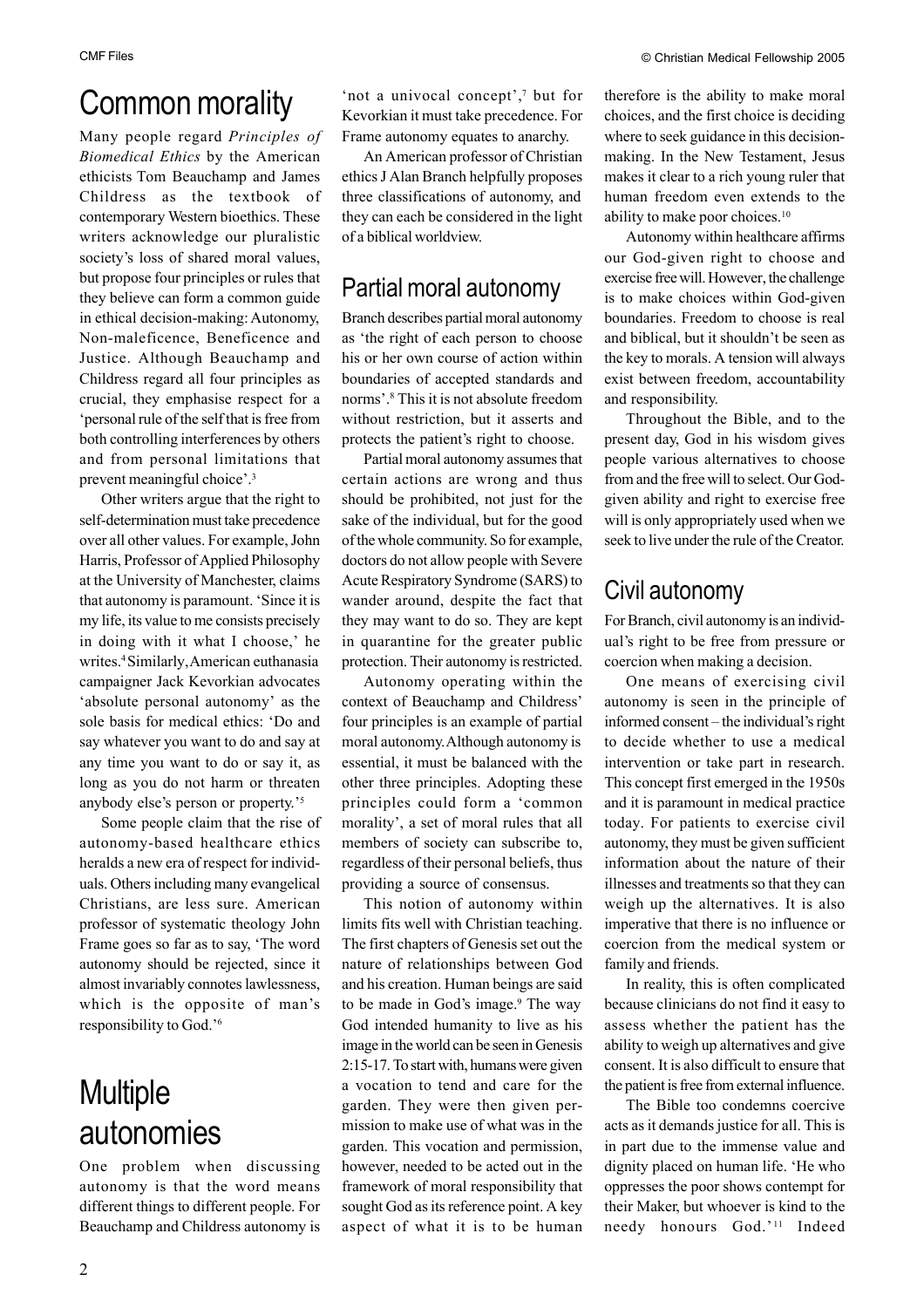Deuteronomy 10:17-19 reveals God as the defender of the defenceless, citing the fatherless, widows and aliens as representatives of people who would have been most open to abuse in Israel's society. All were in danger of exploitation, a situation analogous to that of a patient or research participant.

### Libertarian autonomy

The concept of libertarian autonomy fits much less comfortably with Christian thinking. It refers to freedom, not just freedom from coercion, but from any constraining norms of behaviour. It takes the rights of partial moral autonomy, but rejects the restrictions of any moral accountability or dependence on any god. Arguably it represents the logical exercise of our God-given free will in a secular society.

This right to pursue whatever course of action I choose is the form of autonomy asserted by those seeking to legalise euthanasia. It assumes that each human can determine right from wrong without reference to God or each other. In this, ethics becomes just a matter of subjective opinion.

In contrast, physician and Christian ethicist John Wyatt writes, 'I have a degree of independence, the dignity of genuine choice, the relative freedom of a creature. But, it is not simply "my" life to do with as I please. My life can have meaning only in relation to God.'12

The biblical worldview consistently affirms man's dependence on God. We only came into being because of God's creative act and we continue to exist only because of his divine intervention. Paul says that God 'gives life to everything'13 and in the words of Elihu to Job: 'If it were his intention and he withdrew his spirit and breath, all mankind would perish together and man would return to the dust.'14 Jeremiah also notes: 'I know, O Lord, that a man's life is not his own; it is not for man to direct his steps.'15 Christians believe that they don't own themselves, but instead belong to God. While God gives humans freedom to do whatever they please, his desire is that they do what is right.

Christian ethicists Scott Rae and Paul Cox suggest that to speak of autonomy for Christians is something of an oxymoron,16 because we live our lives under God's sovereign direction, constrained by his Word. Yet, as we have seen Christians can seek to promote partial moral autonomy and civil autonomy for our patients.

Christians, however, should pursue a radical alternative to libertarian or absolute autonomy which sets 'me and what I want' above all else.

# True freedom in **Christ**

The idea of autonomy is to set people free from constraint and coercion, so that they can live full lives. Initially this seems to fit well with Christianity, which talks of Jesus setting people free. But when New Testament writers talk of freedom, they are meaning something very different to saying that people should have the power to do as they please.

The apostle James refers twice to 'the law that gives freedom'.17 At first this could seem self-contradictory. It is certainly at odds with the secular view of freedom, which tends to equate it with an absence of legal restraint. In John's gospel the Jews tell Jesus that they have no need to be set free, because they 'have never been slaves of anyone'. Yet Jesus responds by saying: 'I tell you the truth, everyone who sins is a slave to sin. Now a slave has no permanent place in the family, but a son belongs to it for ever. So if the Son sets you free, you will be free indeed.'18

Rather than a sense of empty anarchy, New Testament freedom refers to a release from patterns of thought and behaviour that run counter to God's ideal plan for human beings. The New Testament writers make it clear that people have choices. They can serve their own ideas and strive to satisfy their own desires, or they can choose to serve God. The apostle Peter writes of having been granted freedom from sin, but voluntarily deciding to live as a servant of God. 19 On the night before his crucifixion, Jesus also prayed for a way out of the ordeal ahead, but then added, 'yet not what I will, but what you

will'.<sup>20</sup> He showed how his own autonomy was tempered with obedience to God, and directed toward the service of other people.

Several times Paul writes that his desire to serve God leads to voluntary restraint of his freedom. In the culture of the time, a religious teacher could expect his followers to pay to hear what he had to say. But Paul turned down his right to earn a living from his preaching to serve the church more effectively.<sup>21</sup> He called believers to follow his model, giving up their freedom for the sake of the church and to 'submit to one another out of reverence for Christ'. <sup>22</sup>

There are numerous calls in the New Testament for the church to temper Christian freedom with responsibility to the community. Paul explicitly tells the Ephesians that they are to 'look not only to [their] own interests, but also to the interests of others',23 whilst the Galatians are told to 'serve one another in love'. 24 In this context, we can see that believers are to seek autonomy that is not only limited by God's sovereignty, but also by concerns for the community and its common good.

Human beings were created by a relational God first and foremost for relationship with him, and our individuality is not defined by what we strive to achieve, but because God calls each one of us by name. As Gilbert Meilaender writes, 'We are most ourselves not when we seek to direct and control our destiny, but when we recognise and admit that our life is grounded in and sustained by God.'25 Alongside this, we were also created for relationship with each other: as part of the Body of Christ, we are in community with all those who God has called by name. Carrying each other's burdens is an essential part of this relationship. <sup>26</sup> The concept has its roots in the Old Testament, where one of God's intentions for Israel was to create an ideal society that would corporately bear witness to him.<sup>27</sup>

In addition, Christians believe that God has not made us independent individuals, but placed us in families where 'mutual burdensomeness' is part of the created order. None of us can act in isolation and affect no one else. All